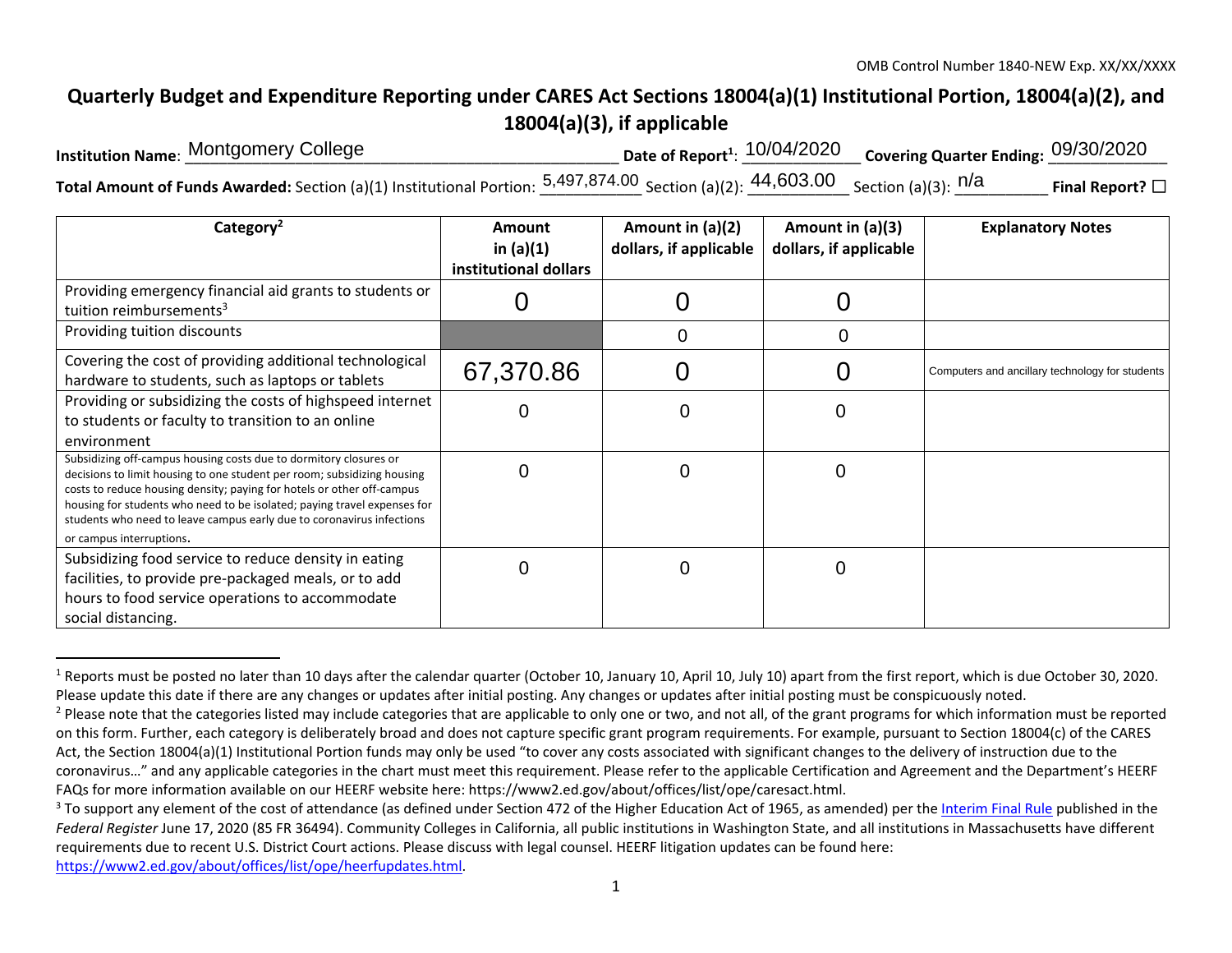| Category <sup>2</sup>                                                                                                                                                                                                                                                  | Amount<br>in $(a)(1)$<br>institutional dollars | Amount in (a)(2)<br>dollars, if applicable | Amount in (a)(3)<br>dollars, if applicable | <b>Explanatory Notes</b>                                                            |
|------------------------------------------------------------------------------------------------------------------------------------------------------------------------------------------------------------------------------------------------------------------------|------------------------------------------------|--------------------------------------------|--------------------------------------------|-------------------------------------------------------------------------------------|
| Costs related to operating additional class sections to<br>enable social distancing, such as those for hiring more<br>instructors and increasing campus hours of operations                                                                                            | $\mathbf 0$                                    | $\overline{0}$                             | $\overline{0}$                             |                                                                                     |
| Purchasing additional instructional equipment and<br>supplies (such as laboratory equipment or computers)<br>to reduce the number of students sharing equipment<br>or supplies during a single class period and to provide<br>time for disinfection between uses.      | $\mathbf 0$                                    | $\mathbf 0$                                | $\mathbf 0$                                |                                                                                     |
| Replacing lost revenue due to reduced enrollment                                                                                                                                                                                                                       | 179,323.59                                     | $\mathbf 0$                                | $\overline{0}$                             | Reimbursement for canceled courses                                                  |
| Replacing lost revenue from non-tuition sources (i.e.,<br>cancelled ancillary events; disruption of food service,<br>dorms, childcare or other facilities; cancellation of use<br>of campus venues by other organizations, lost parking<br>revenue, etc.) <sup>4</sup> |                                                | $\overline{0}$                             | $\mathbf 0$                                |                                                                                     |
| Purchasing faculty and staff training in online<br>instruction                                                                                                                                                                                                         | 0                                              | $\overline{0}$                             | $\overline{0}$                             |                                                                                     |
| Purchasing additional equipment or software to enable<br>distance learning, or upgrading campus wi-fi access or<br>extending open networks to parking lots or public<br>spaces, etc.                                                                                   | 425,638.14                                     | $\Omega$                                   | $\Omega$                                   | Laptops for faculty<br>Servers, racks, and ancillary<br>equipment<br>Adobe license  |
| Campus safety and operations <sup>5</sup>                                                                                                                                                                                                                              | $\overline{0}$                                 | $\mathbf 0$                                | $\mathbf 0$                                |                                                                                     |
| Other Uses of Funds <sup>6</sup>                                                                                                                                                                                                                                       | 1,504,796.09                                   | $\mathbf 0$                                | $\mathbf 0$                                | Compensation and benefits costs for training faculty for Structured Remote Learning |
| <b>Quarterly Expenditures for each Program</b>                                                                                                                                                                                                                         | 2,177,128.68                                   | $\mathbf 0$                                | $\overline{0}$                             |                                                                                     |
| <b>Total of Quarterly Expenditures</b>                                                                                                                                                                                                                                 |                                                |                                            |                                            |                                                                                     |

<sup>&</sup>lt;sup>4</sup> Including continuance of pay salary and benefits to workers who would otherwise support the work or activities of ancillary enterprises (e.g., bookstore workers, foodservice workers, venue staff, etc.).

<sup>&</sup>lt;sup>5</sup> Including costs or expenses related to the disinfecting and cleaning of dorms and other campus facilities, to purchases of personal protective equipment (PPE), to purchases of cleaning supplies, to adding personnel to increase the frequency of cleaning, to the reconfiguration of facilities to promote social distancing, etc.

<sup>6</sup> Please post additional documentation as appropriate and briefly explain in the "Explanatory Notes" section.